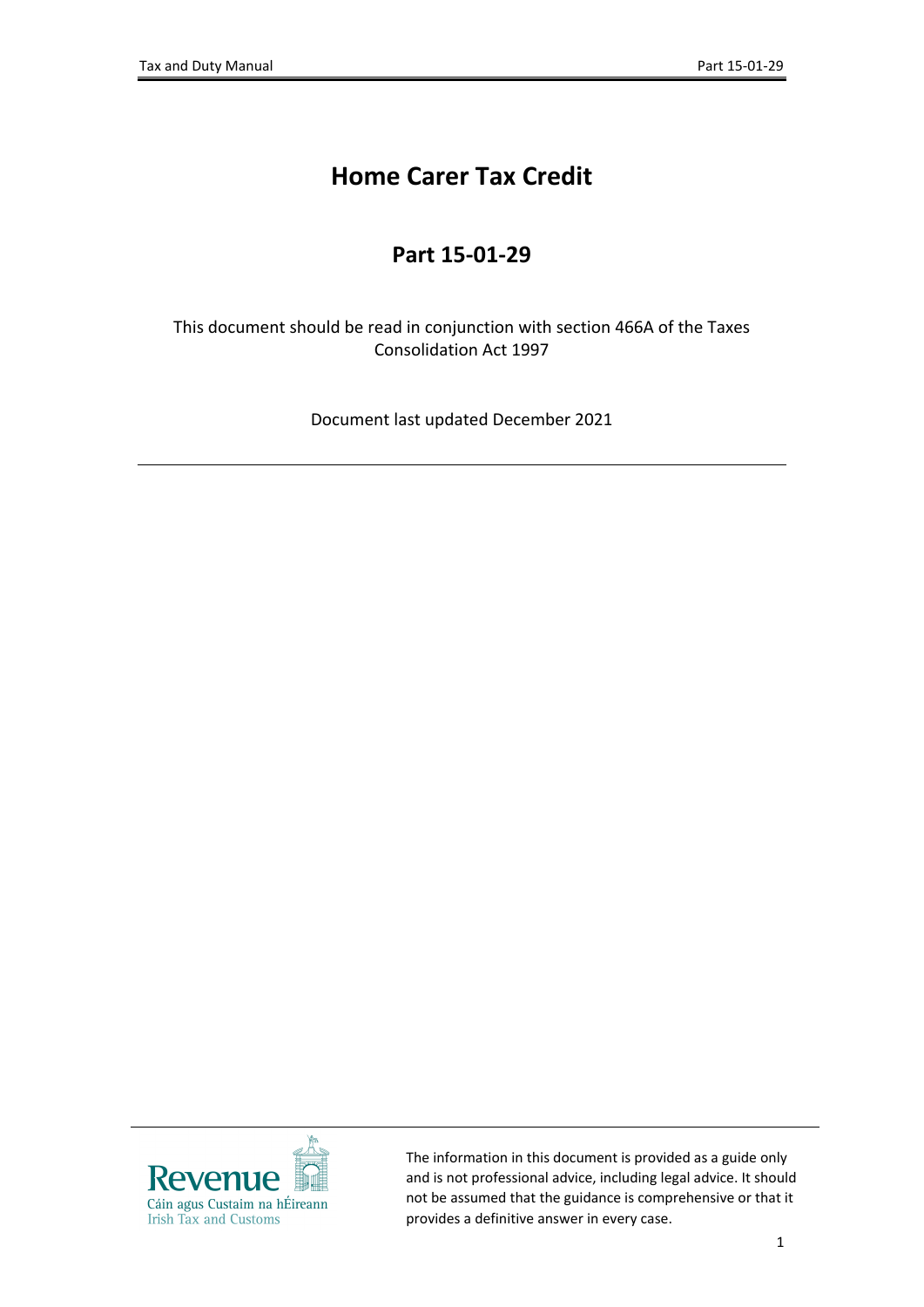### **Table of Contents**

| 3. |                                                                               |
|----|-------------------------------------------------------------------------------|
|    |                                                                               |
| 5. | What Happens if the Tax Credit is Granted and in the Next Year the Home       |
| 6. | Home Carer Tax Credit vs. Increased Standard Rate Band for Dual Income        |
| 7. | Employees in the State on Short Term Assignments - Availability of Home Carer |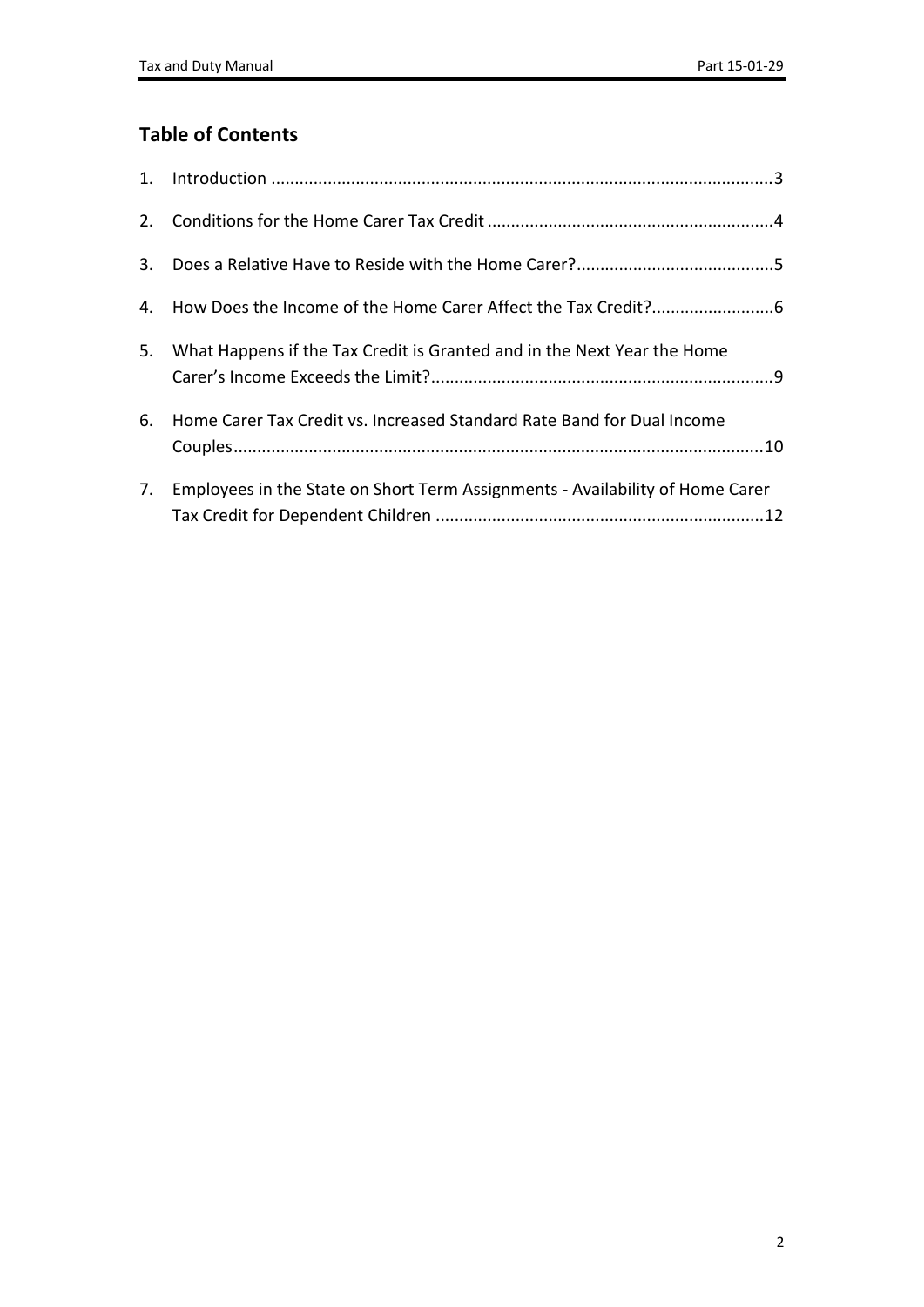## <span id="page-2-0"></span>1. Introduction

The Home Carer tax credit may be available to married couples or civil partners where one spouse/civil partner (the "home carer") cares for one or more dependent persons.

From 1 January 2020, the maximum value of the credit is €1,600.

The table below shows the value of the Home Carer tax credit:

| Year | <b>Amount of Credit</b> |
|------|-------------------------|
| 2022 | €1,600                  |
| 2021 | €1,600                  |
| 2020 | €1,600                  |
| 2019 | €1,500                  |
| 2018 | €1,200                  |

This manual outlines the conditions which must be met to claim the Home Carer tax credit and the interaction between the credit and the increased standard rate band available for dual income married couples /civil partners.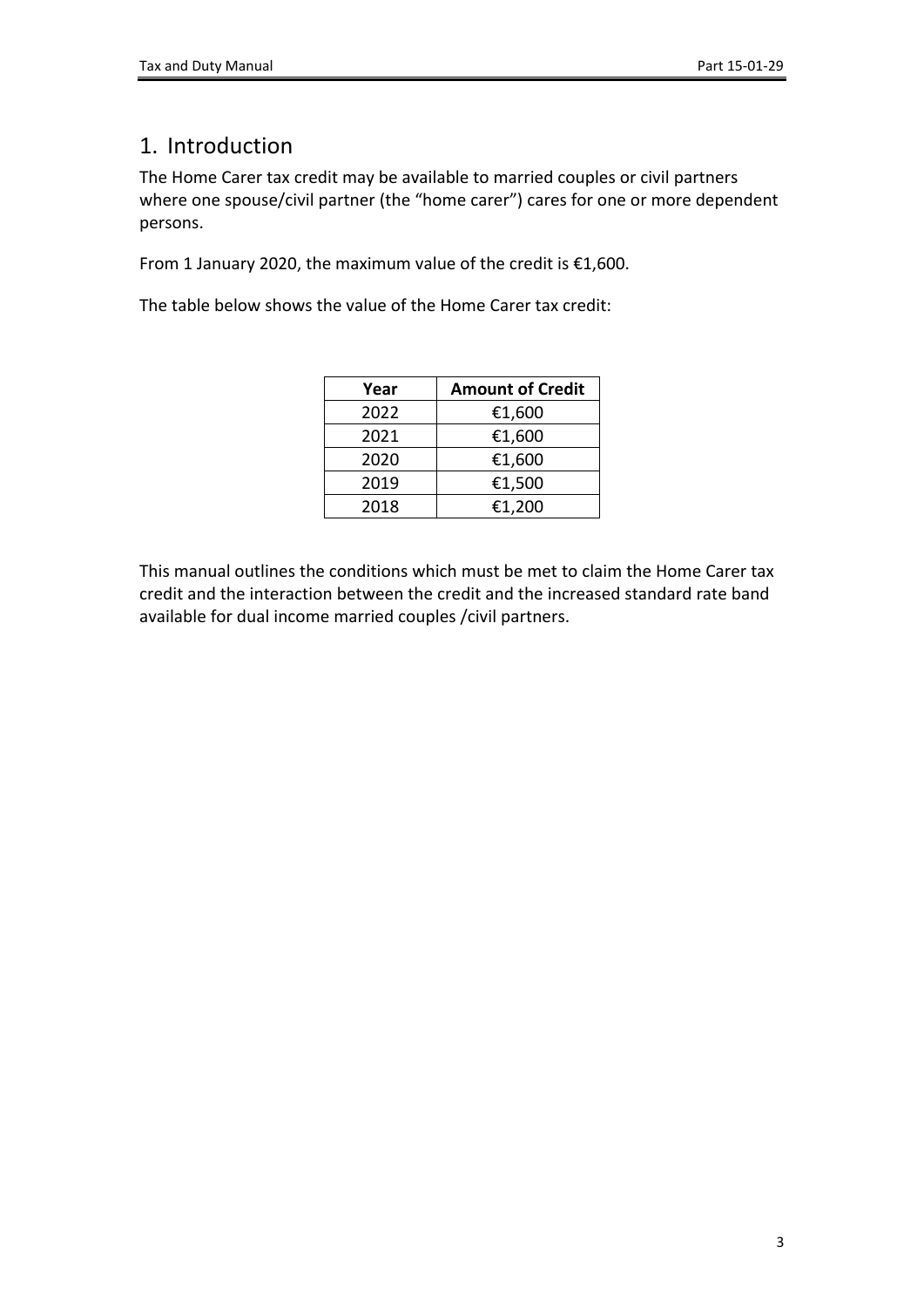### <span id="page-3-0"></span>2. Conditions for the Home Carer Tax Credit

The conditions which must be met are as follows:

- 1. The married couple/civil partners must be jointly assessed to tax. No credit is available where married couples/civil partners are taxed under separate treatment as single persons.
- 2. The home carer must care for one or more dependent persons. A dependent person is:
	- a child for whom Department of Social Protection Child Benefit is payable;
	- a person aged 65 years or over; or
	- a person who is permanently incapacitated by reason of mental or physical infirmity.

A dependent person does not include a spouse or civil partner.

- 3. The dependent person(s) must normally reside with the married couple/civil partners for the tax year. Certain exceptions apply where the dependent person is a relative. See [Chapter](#page-4-0) [3](#page-4-0) for further details.
- 4. To obtain the full credit the home carer's income must not exceed €7,200 in the tax year. Where the income is over €7,200, a reduced credit may still be available (see [Chapter](#page-5-0) [4](#page-5-0) for further details).
- 5. The couple must not claim the increased Standard Rate Band for dual income couples in the year they wish to claim the Home Carer tax credit (see [Chapter](#page-9-0) [6](#page-9-0) for further details).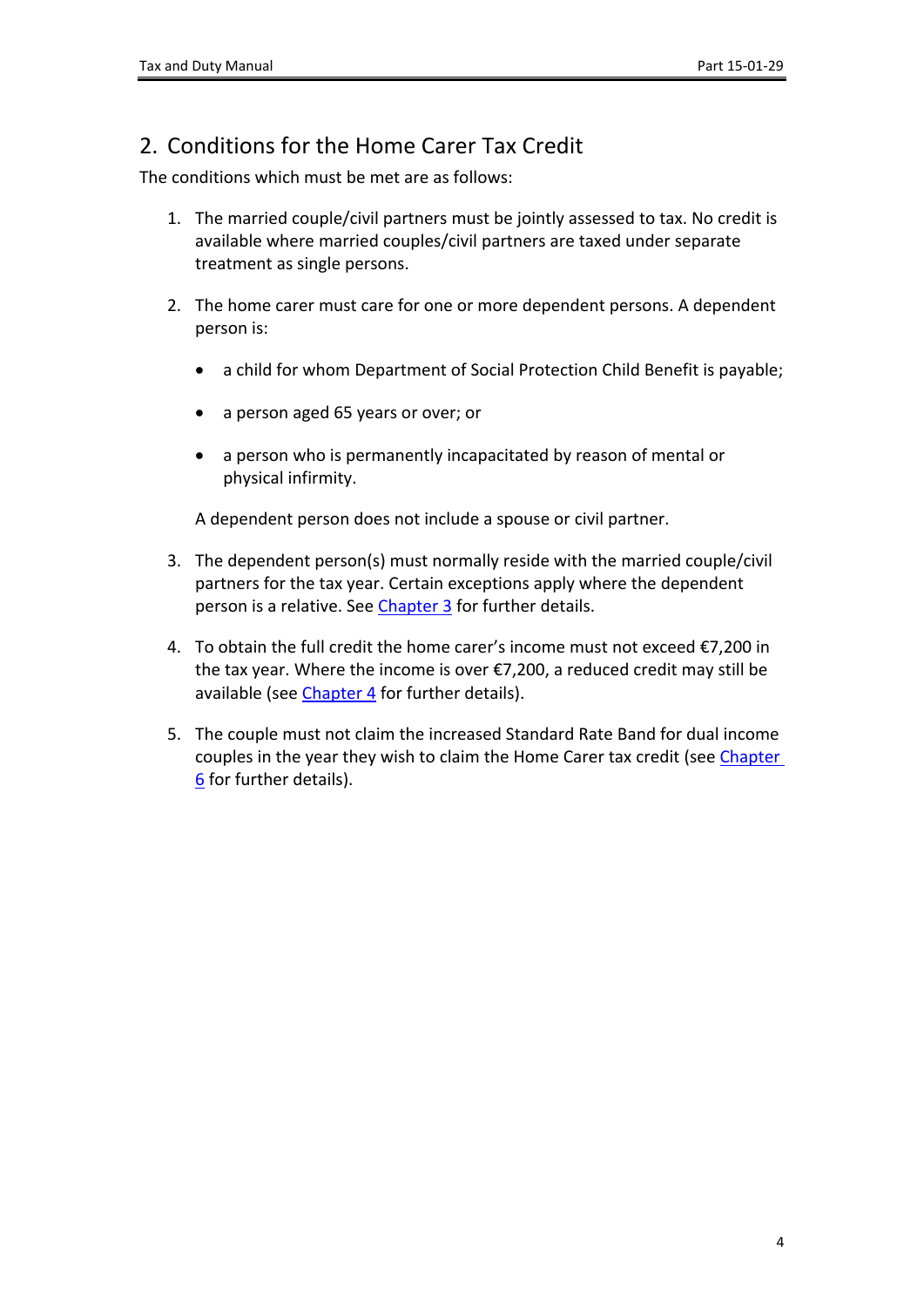### <span id="page-4-0"></span>3. Does a Relative Have to Reside with the Home Carer?

No. Dependent persons who are relatives can be cared for outside the home if they reside:

- next door in a neighbouring residence,
- on the same property, or
- within 2 kilometres of the claimant.

There must, however, be a direct communication link (e.g. telephone, alarm system) between the two residences.

A relative includes a relative by marriage or a person for whom the claimant acts as a legal guardian, but not a spouse or civil partner.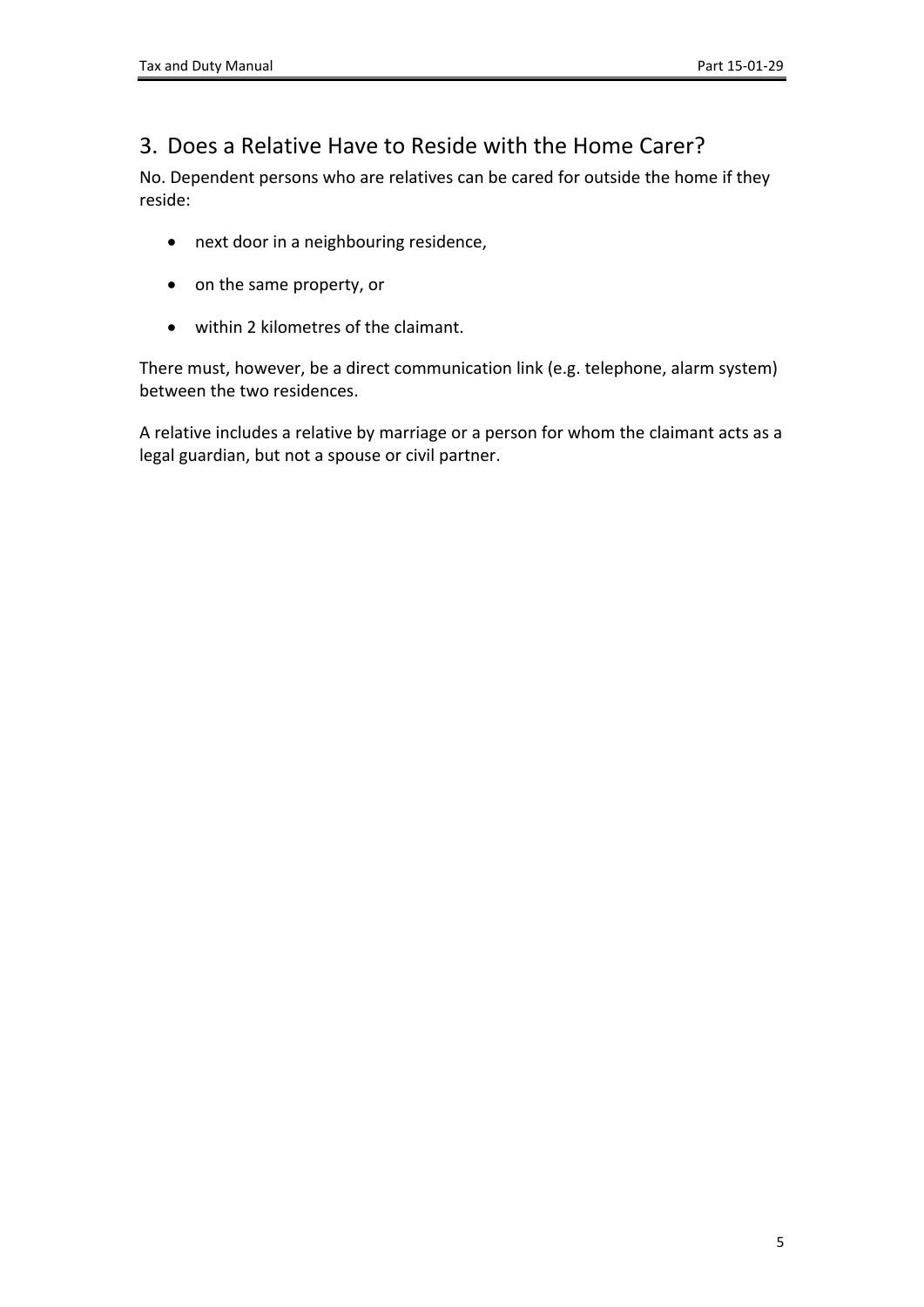## <span id="page-5-0"></span>4. How Does the Income of the Home Carer Affect the Tax Credit?

From the tax year 2016 onwards, where the home carer's income does not exceed €7,200 in the tax year the full tax credit may be claimed.

If the home carer's income is between €7,200 and €10,400 a reduced tax credit is still available.

The table below shows the upper income limits for receiving a portion of the Home Carer tax credit in recent years.

|      | <b>Maximum Home</b> |
|------|---------------------|
| Year | <b>Carer Income</b> |
| 2022 | €10,400             |
| 2021 | €10,400             |
| 2020 | €10,400             |
| 2019 | €10,200             |
| 2018 | €9,600              |

For the purposes of this tax credit, income is taken as income chargeable to tax such as income from a part-time job, rents, dividends, etc., but does not include Carer's Allowance or Carer's Benefit payable by the Department Social Protection. Income which is disregarded for tax purposes or which is exempt from the charge to tax is also excluded.

If the income of the home carer exceeds  $E$ 7,200 the tax credit is reduced by one half of the excess. If the income of the home carer exceeds the maximum limit above then no tax credit will be available.

Examples of how the tax credit is calculated for different levels of income for the tax year 2020 and subsequent tax years are shown below:

| Income of  | <b>Difference Between</b> | <b>Half of</b>    | <b>Reduced</b>                                  |
|------------|---------------------------|-------------------|-------------------------------------------------|
| Home carer | Income and €7,200         | <b>Difference</b> | <b>Tax Credit</b>                               |
| €7,200     | €7,200 - €7,200 = 0       | €O                | €1,600 - €0 = €1,600 (full<br>credit available) |
| €7,450     | €7,450 - €7,200 = €250    | €250 ÷ 2 = €125   | €1,600 - €125 = €1,475                          |
| €7,700     | €7,700 - €7,200 = €500    | €500 ÷ 2 = €250   | €1,600 - €250 = €1350                           |
| €7,950     | €7,950 - €7,200 = €750    | €750 ÷ 2 = €375   | €1,600 - €375 = €1,225                          |
| €8,200     | €8,200 - €7,200 = €1,000  | €1,000 ÷ 2 = €500 | €1,600 - €500 = €1,100                          |
| €8,450     | €8,450 - €7,200 = €1,250  | €1,250 ÷ 2 = €625 | €1,600 - €625 = €975                            |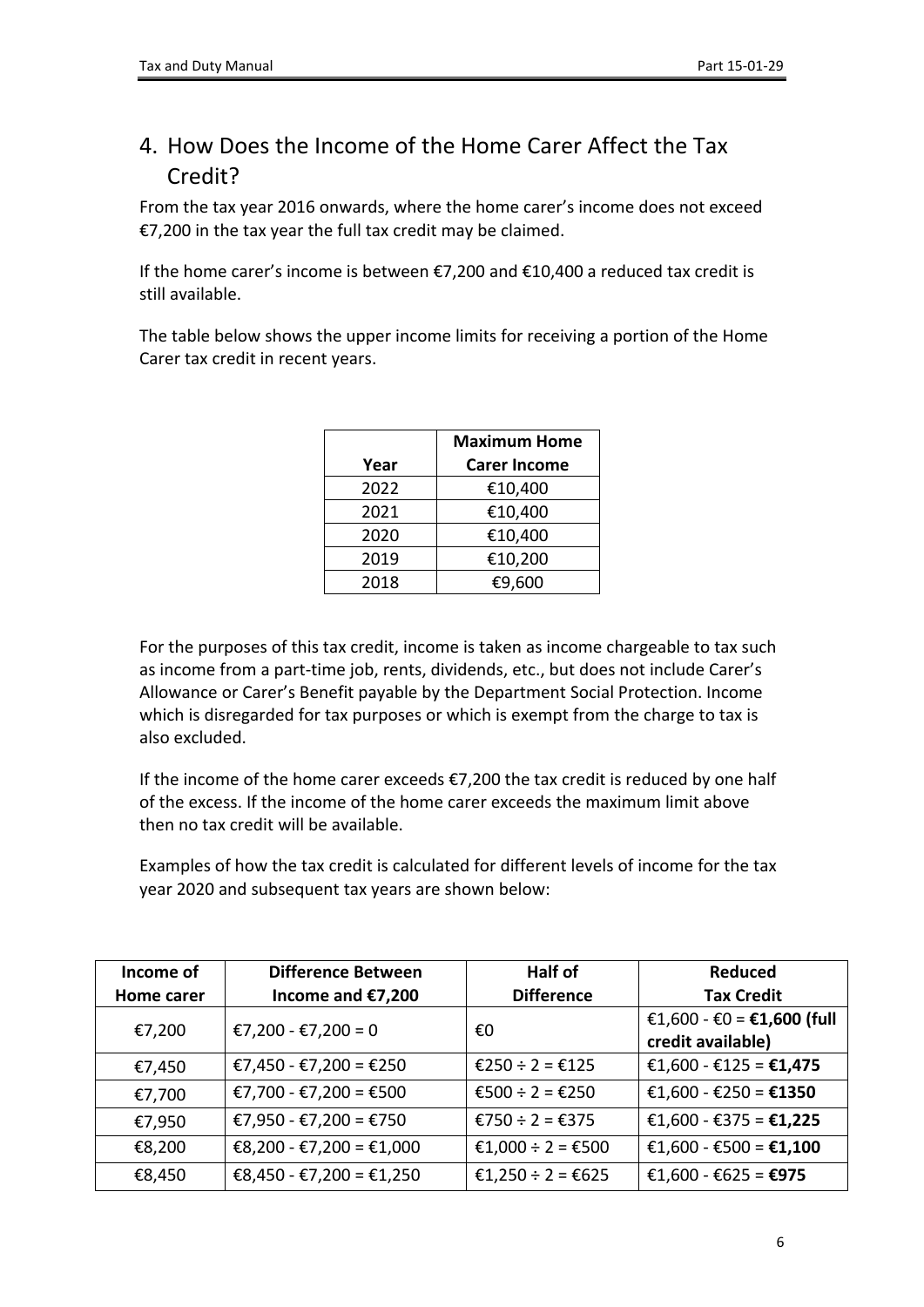| €8,700  | €8,700 - €7,200 = €1,500  | €1,500 ÷ 2 = €750   | €1,600 - €750 = €850   |
|---------|---------------------------|---------------------|------------------------|
| €8,950  | €8,950 - €7,200 = €1,750  | €1,750 ÷ 2 = €875   | €1,600 - €875 = €725   |
| €9,200  | €9,200 - €7,200 = €2,000  | €2,000 ÷ 2 = €1,000 | €1,600 - €1,000 = €600 |
| €9,450  | €9,450 - €7,200 = €2,250  | €2,250 ÷ 2 = €1,125 | €1,600 - €1,125 = €475 |
| €9,700  | €9,700 - €7,200 = €2,500  | €2,500 ÷ 2 = €1,250 | €1,600 - €1,250 = €350 |
| €9,950  | €9,950 - €7,200 = €2,750  | €2,750 ÷ 2 = €1,375 | €1,600 - €1,375 = €225 |
| €10,200 | €10,200 - €7,200 = €3,000 | €3,000 ÷ 2 = €1,500 | €1,600 - €1,500 = €100 |
| €10,400 | €10,400 - €7,200 = €3,200 | €3,200 ÷ 2 = €1,600 | €1,600 - €1,600 = €0   |

If the income is €10,400 or more the Home Carer tax credit is not due.

#### **Example 1**

Kevin and Alan are civil partners and jointly assessed. Alan is a Home Carer to a dependent relative who lives less than 2km away. Alan has no personal income.

The couple are entitled to the full Home Carer tax credit of €1,600 in 2021.

#### **Example 2**

Kate and Allison are married and jointly assessed. Kate is a Home Carer to a dependent relative who lives less than 2km away. Kate earns €10,500 per annum of employment income.

The couple are not entitled to the Home Carer tax credit as Kate's income is above the upper income limit for the credit.

#### **Example 3**

John and Mary are married and jointly assessed. Mary has been a Home Carer to a dependent relative who has lived with John and Mary since 2018. For 2021 John has income of €20,000 and Mary has income of €7,500.

Mary is entitled to the following Home Carer Tax Credit for 2021:

| Home Carer Income:                         | €7,500 |
|--------------------------------------------|--------|
| Difference between €7,500 and €7,200:      | €300   |
| Half of the Difference/Excess              | €150   |
| Home Carer Tax Credit Due (€1,600 - €150): | €1,450 |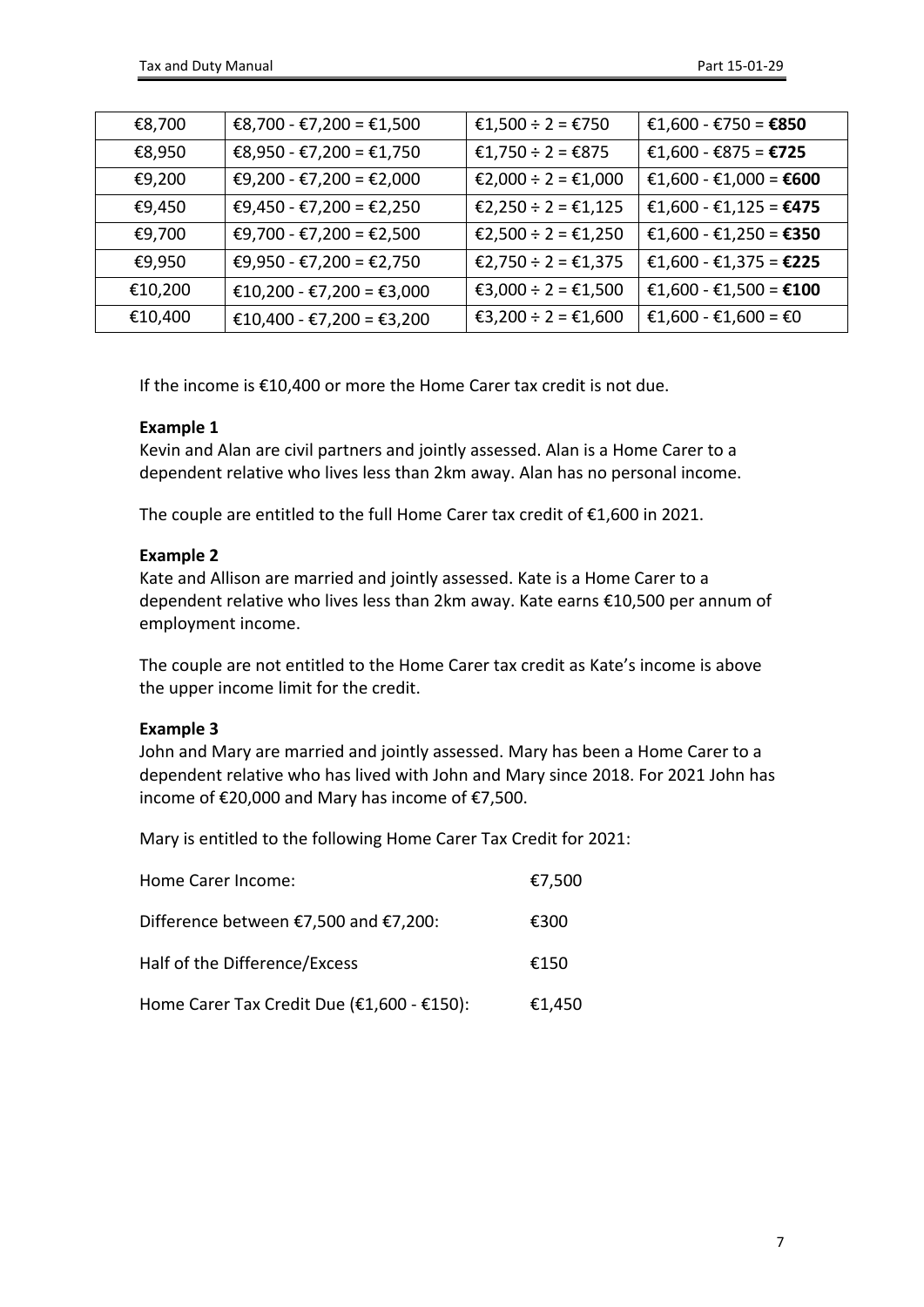Assuming the same level of income and circumstances the credit for 2019 would be calculated as follows:

| Home Carer Income:                         | €7,500 |
|--------------------------------------------|--------|
| Difference between €7,500 and €7,200:      | €300   |
| Half of the Difference/Excess              | €150   |
| Home Carer Tax Credit Due (€1,500 - €150): | €1,350 |

**Note:** As the combined income of the couple is below the Standard Rate Cut-Off Point, the increased Standard Rate Band does not need to be considered in Example 3.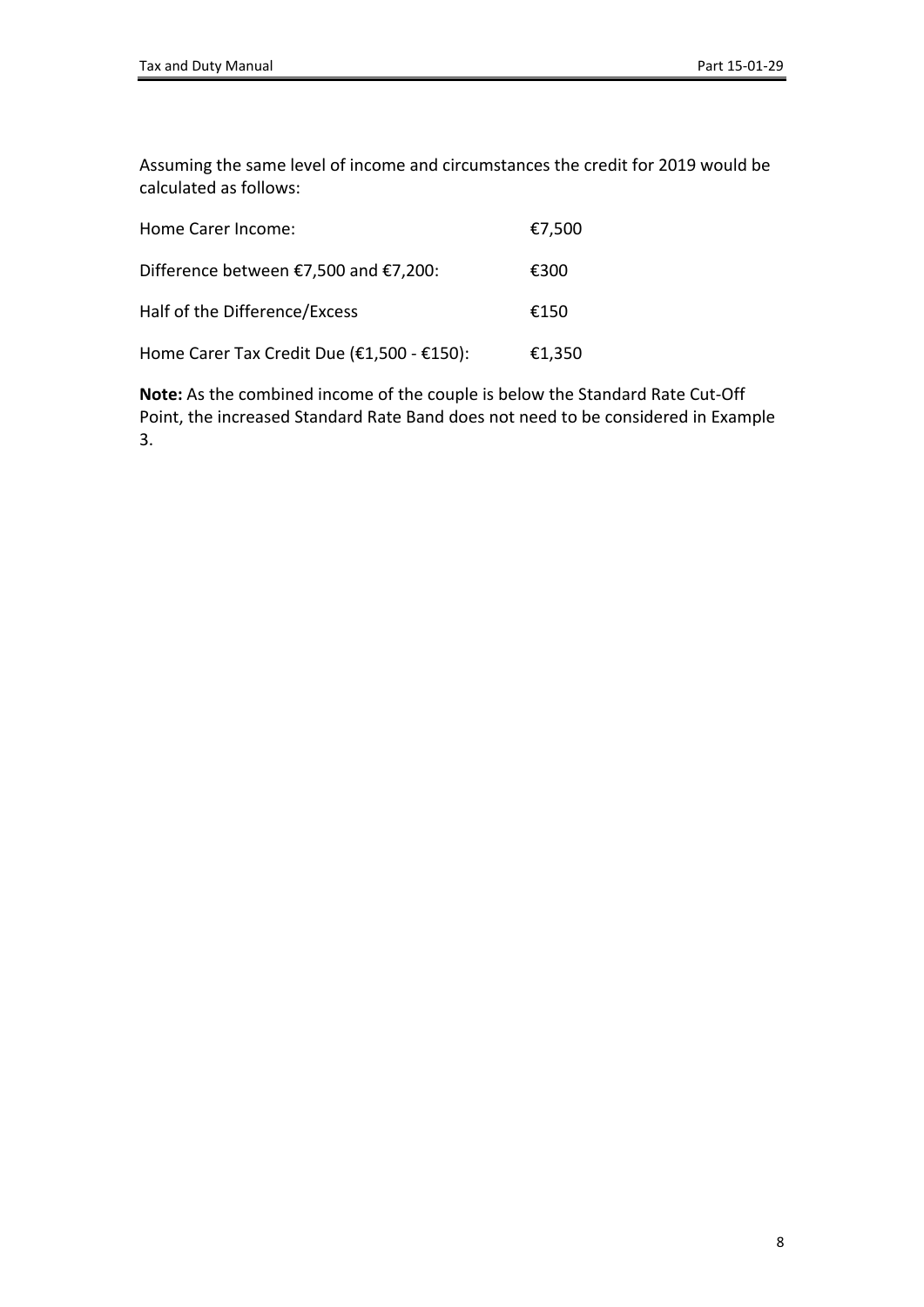## <span id="page-8-0"></span>5. What Happens if the Tax Credit is Granted and in the Next Year the Home Carer's Income Exceeds the Limit?

If a home carer's income exceeds the upper income limit in a year (€10,400 in 2021), the tax credit will still be due for the year provided that:

- the other conditions for the tax credit are met, and
- the tax credit was granted for the immediately preceding tax year.

The amount of the tax credit is restricted to the amount granted for the immediately preceding year.

However, if a married couple/civil partners claim the increased Standard Rate Band for dual income couples in a year after the Home Carer tax credit was claimed by the couple, the Home Carer tax credit will not be due in that year (i.e. the increased rate band and Home Carer tax credit may not both be availed of in the same year of assessment).

#### **Example 4**

Anna and Ronan married in 2000 and are jointly assessed. Anna has been a Home Carer since 2009 and qualified for the Home Carer tax credit from 2009 to 2020. In 2021, Anna intends to take up employment, which will pay her more than €10,400 in 2021.

The Home Carer tax credit will still be due to Anna and Ronan in 2021 if they do not claim the increased Standard Rate Band in 2021 and the other conditions for the credit are met in 2021.

The credit will be limited to the amount Anna and Ronan were able to claim in 2020. If Anna continues her employment in 2022 and earns income in excess of €10,400, Anna and Ronan will not be able to claim the credit again in 2022.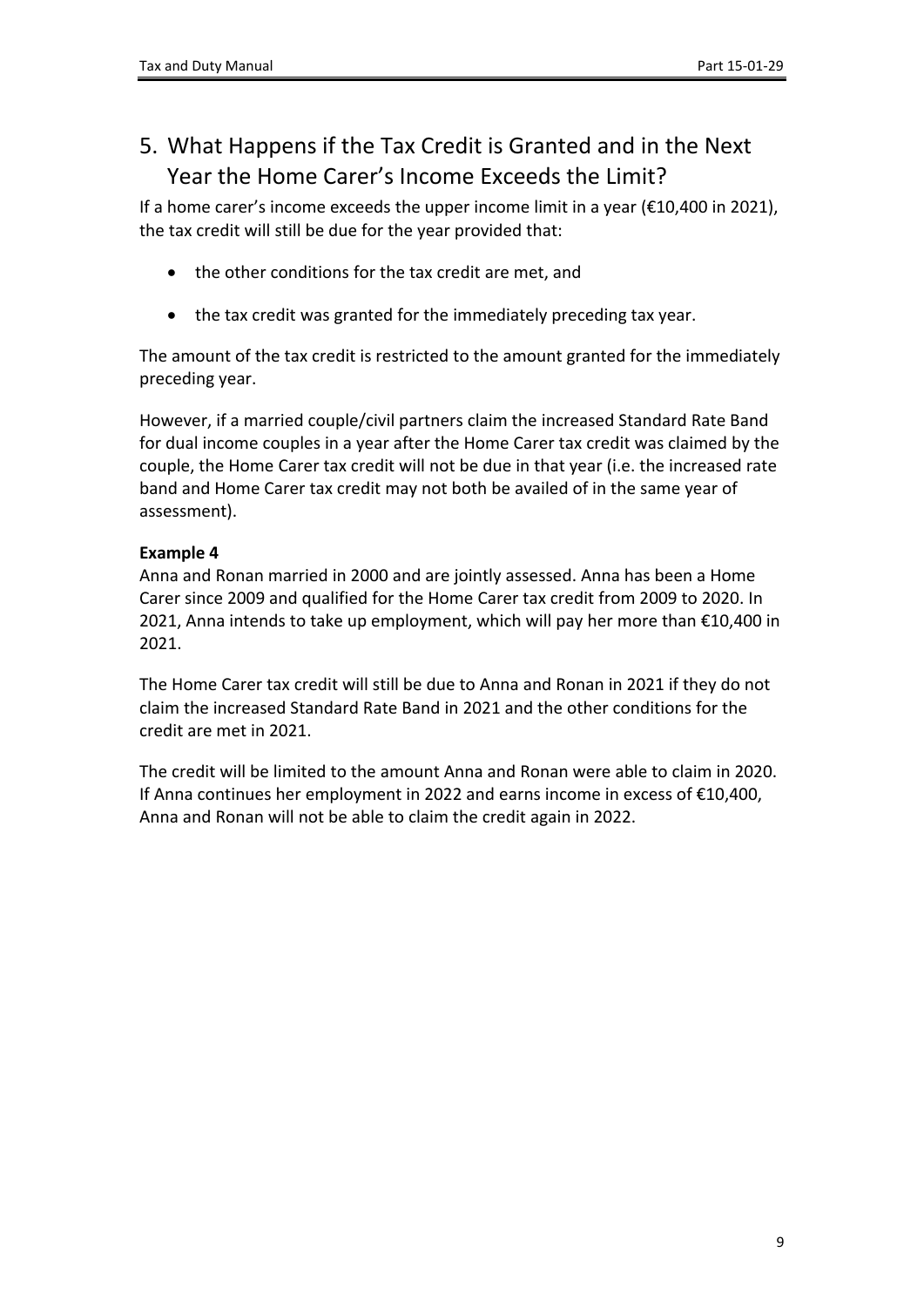## <span id="page-9-0"></span>6. Home Carer Tax Credit vs. Increased Standard Rate Band for Dual Income Couples

A couple cannot claim both the Home Carer tax credit and the increased Standard Rate Band for dual income earners in a year. They may claim whichever of the two is more beneficial. In practice, Revenue will grant the more beneficial treatment.

**Note:** For 2021, the Standard Rate Cut-Off Point is €44,300 for dual income married couples/civil partners subject to an increase of up to €26,300. The increase is limited to the lower of €26,300 or the amount of the income of the spouse/civil partner with the lesser income. This increase is not transferable between spouses/civil partners.

#### **Example 5**

Mark and Andrea are married and jointly assessed. Mark is a Home Carer with no income. The couple have qualified for the Home Carer tax credit since 2011. Mark plans to take up employment in 2021 where he will earn an annual income of €6,800 per annum.

Mark and Andrea are unsure if it would be more beneficial to claim the Home Carer tax credit for 2021 or if they should claim the Increased Standard Rate Band instead. Andrea earns €40,000 per annum.

#### **Tax Computation if Home Carer Tax Credit is claimed:**

As Mark's income is less than €7,200, the full tax credit of €1,600 is due

| €44,300 x 20%                                    | €8,860   |
|--------------------------------------------------|----------|
| €2,500x 40%                                      | €1,000   |
| Total                                            | €9,860   |
| Less: Home Carer Tax Credit                      | (E1,600) |
| Tax due (before relief for Personal tax credits) | €8,260   |

#### **Tax Computation if Increased Standard Rate Band is claimed:**

| €46,800 x 20%                                    | €9,360 |
|--------------------------------------------------|--------|
| Tax due (before relief for Personal tax credits) | €9,360 |

**Note:** The Home Carer tax credit is more beneficial for Mark and Andrea.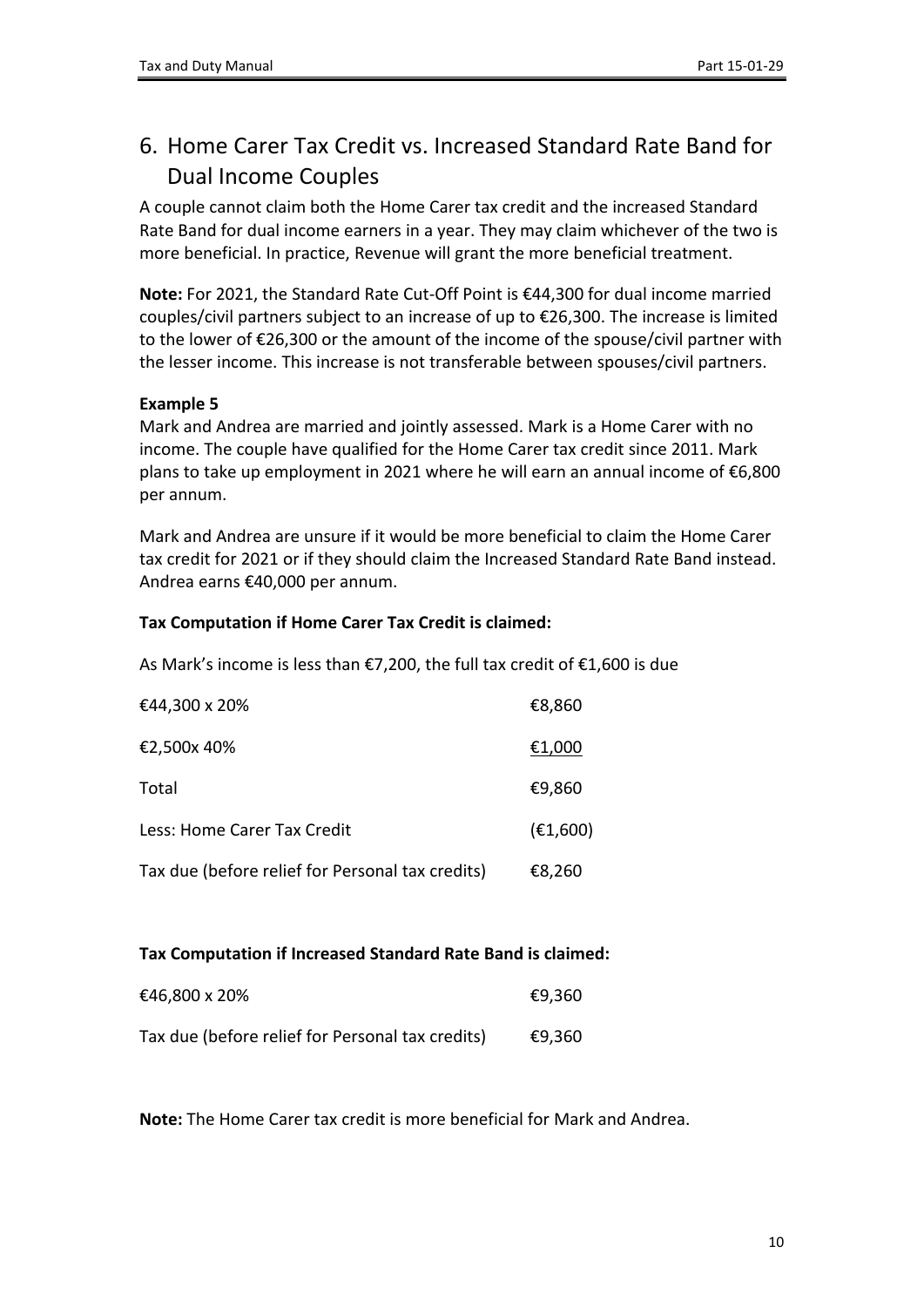#### **Example 6**

Alice and John married in 2015 and are jointly assessed. Alice has no employment income and is a home carer for her children. Alice made a number of investments in 2018 with her personal savings and will receive investment income of €9,000 from these investments in 2021.

Alice and John are unsure if it would be more beneficial to claim the Home Carer tax credit for 2021 or if they should claim the Increased Standard Rate Band instead. John earns €41,500 per annum.

#### **Tax Computation if Home Carer Tax Credit is claimed:**

| €44,300 x 20%                                    | €8,860                      |
|--------------------------------------------------|-----------------------------|
| €6,200 x 40%                                     | €2,480                      |
| Total                                            | €11,340                     |
| Less: Home Carer Tax Credit                      | $(\text{\textsterling}700)$ |
| Tax due (before relief for Personal tax credits) | €10,640                     |

#### **Tax Computation if Increased Standard Rate Band is claimed:**

| €50,500 x 20%                                    | €10,100 |
|--------------------------------------------------|---------|
| Tax due (before relief for Personal tax credits) | €10,100 |

**Note:** The Increased Standard Rate Band is more beneficial for Alice and John.